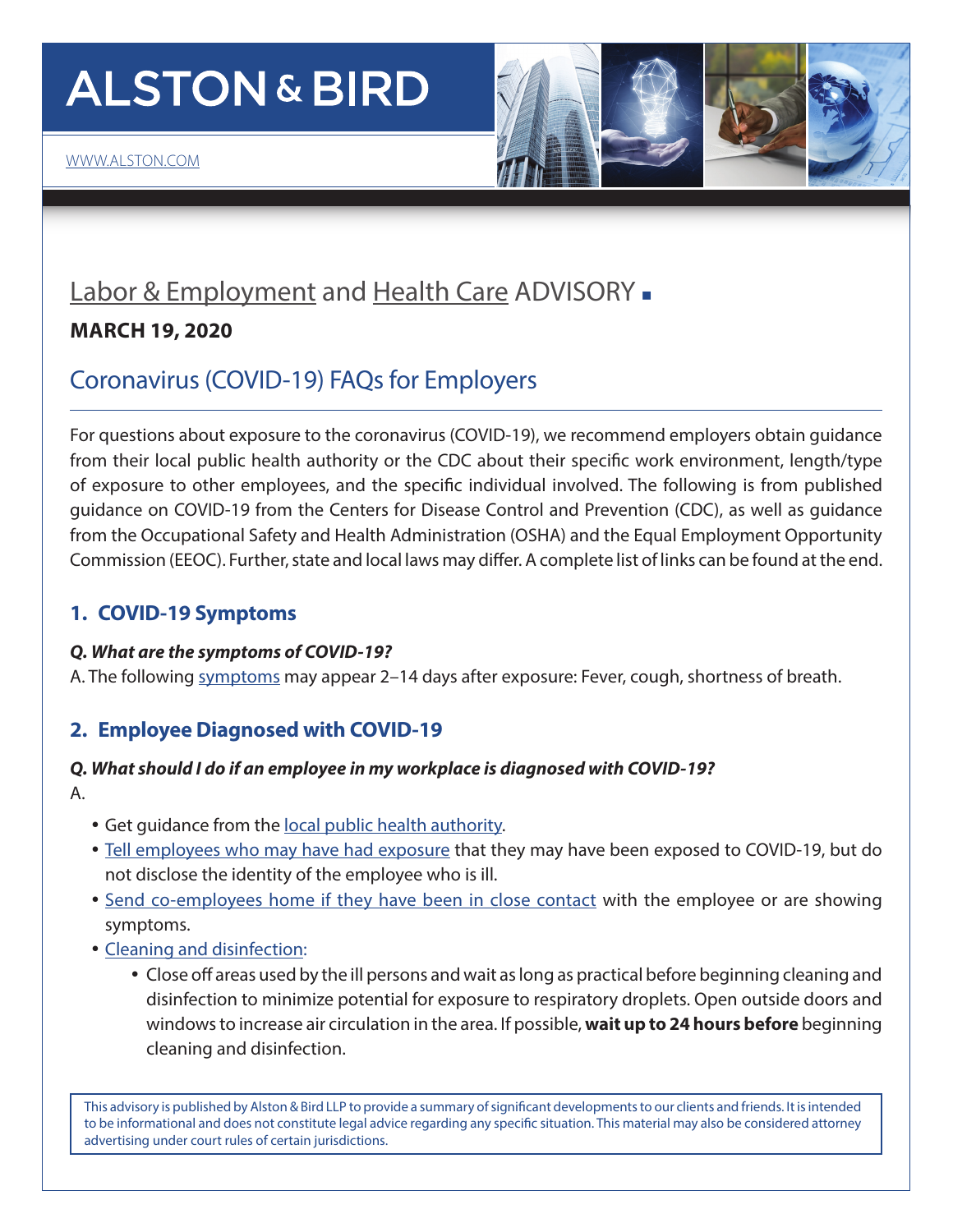• Cleaning staff should clean and disinfect all areas (e.g., offices, bathrooms, and common areas) used by the ill persons, focusing especially on frequently touched surfaces.

## **3. CDC's Definition of Close Contact**

#### *Q. What is "close contact"?*

A. The CDC has described ["close contact"](https://www.cdc.gov/coronavirus/2019-ncov/php/risk-assessment.html) as "being within approximately 6 feet (2 meters) of a COVID-19 case for a prolonged period of time" or "having direct contact with infectious secretions of a COVID-19 case (e.g., being coughed on)."

#### **4. Symptoms Only, No Diagnosis Yet**

### *Q. What should I do if an employee in my workplace is just showing symptoms (fever, cough, shortness of breath), but is not diagnosed with COVID-19?*

A. Employees who appear to have acute respiratory illness symptoms (i.e., cough, shortness of breath) upon arrival to work or become sick during the day [should be separated from other employees and be sent home](https://www.cdc.gov/coronavirus/2019-ncov/community/guidance-business-response.html) [immediately](https://www.cdc.gov/coronavirus/2019-ncov/community/guidance-business-response.html). [Past guidance](https://www.eeoc.gov/facts/pandemic_flu.html) from the EEOC provides that "[t]he CDC states that employees who become ill with symptoms of influenza-like illness at work during a pandemic should leave the workplace. Advising such workers to go home is not a disability-related action if the illness is akin to seasonal influenza or the 2009 spring/summer H1N1 virus. Additionally, the action would be permitted under the Americans with Disabilities Act (ADA) if the illness were serious enough to pose a direct threat."

#### **5. Asking Employees for COVID-19 Information**

#### *Q. Can I ask an employee if he/she has COVID-19 or if he/she has symptoms of COVID-19?*

A. Yes. If you want to confirm whether your employee has COVID-19 or is exhibiting symptoms for purposes of taking CDC-recommended precautionary measures, it is reasonable to ask the employee to confirm whether he/she has symptoms of COVID-19 or if the employee has received a diagnosis of COVID-19 and what that diagnosis is. Once you have the employee's health information, however, you should maintain confidentiality of the identity of the employee. The Department of Health and Human Services [has](https://www.hhs.gov/hipaa/for-individuals/employers-health-information-workplace/index.html) [indicated](https://www.hhs.gov/hipaa/for-individuals/employers-health-information-workplace/index.html) that "[y]our employer can ask you for a doctor's note or other health information if they need the information for sick leave, workers' compensation, wellness programs, or health insurance." The EEOC has also [stated](https://www.eeoc.gov/facts/pandemic_flu.html) that "ADA-covered employers may ask such employees if they are experiencing [COVID-19] symptoms].… Employers must maintain all information about employee illness as a confidential medical record in compliance with the ADA."

#### **6. Requiring Employees to Self-Report a COVID-19 Diagnosis**

#### *Q. Can I require employees to self-report their COVID-19 diagnosis to the company?*

A. Yes. If an employee has tested positive for COVID-19, it is reasonable to ask them to contact their supervisor and let their supervisor know.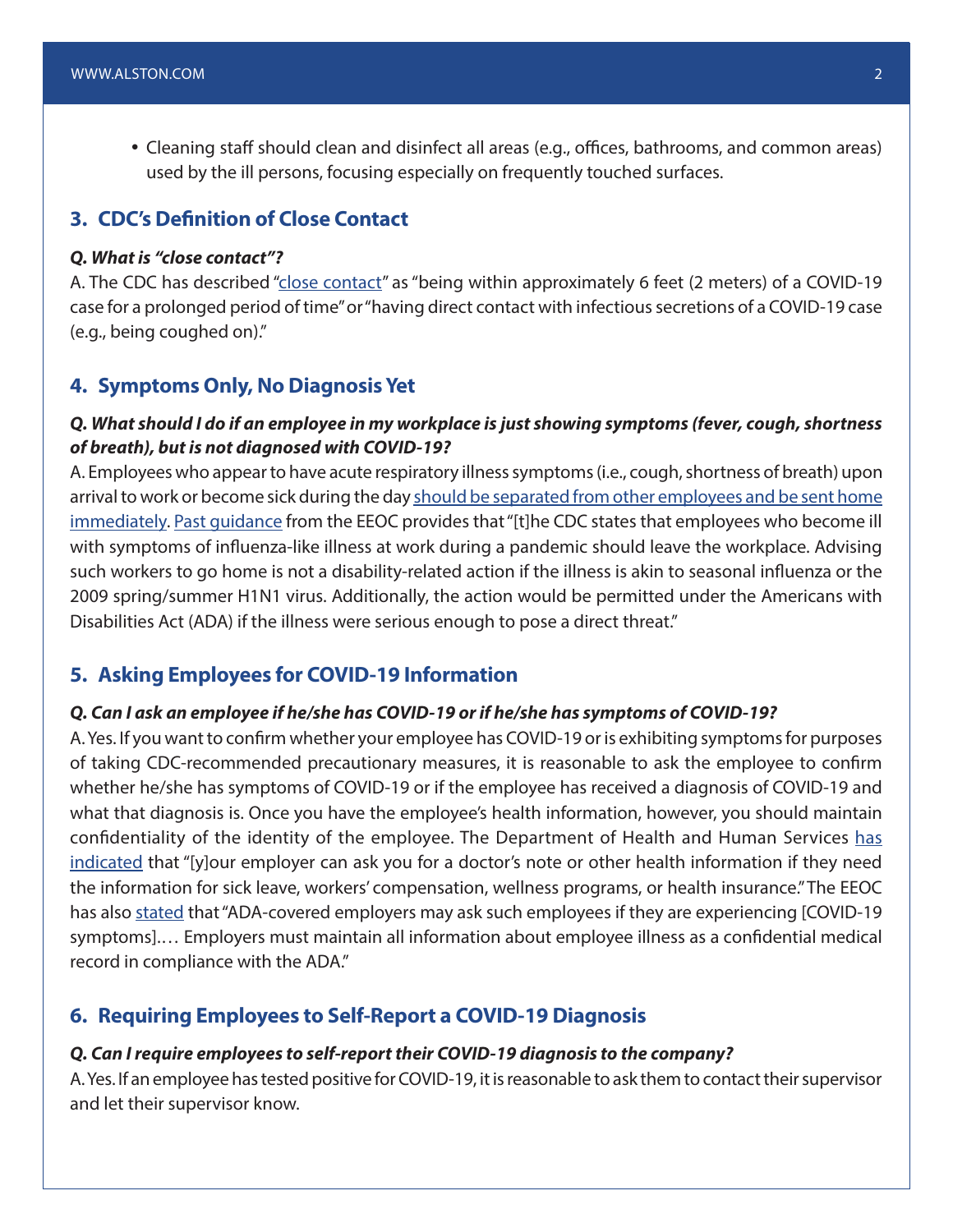#### **7. Asking Employees About Household Members**

#### *Q. Can I ask about an employee's household members?*

A. Based on the CDC's guidance on exposure at home, we suggest that you ask if the employee has recently had close contact with someone who has tested positive or who is exhibiting symptoms of being ill with COVID-19.

#### **8. Employees Who Live with Individuals Diagnosed with COVID-19**

#### *Q. What should I do if an employee in my workplace is not showing symptoms, but tells me he/she lives with person who has COVID-19?*

A. The [CDC's recommendation](https://www.cdc.gov/coronavirus/2019-ncov/php/risk-assessment.html) is that this person should be sent home and **remain at home and practice social distancing. We suggest reminding co-employees to closely monitor their symptoms and call their health care provider immediately if they develop symptoms suggestive of COVID-19 (i.e., fever, cough, shortness of breath).**

#### **9. Informing Co-Employees but Maintaining Confidentiality**

#### *Q. I sent an employee home who was showing symptoms (fever, cough, shortness of breath), but she has not yet been diagnosed with COVID-19. What do I tell co-employees?*

A. [According to the CDC](https://www.cdc.gov/coronavirus/2019-ncov/hcp/guidance-prevent-spread.html), for employees in a non-health-care setting who may have close contact with a person who has symptoms but is under investigation for COVID-19, **you should maintain confidentiality but inform co-employees that an employee may be ill, and that they should monitor their health and should call their health care provider immediately if they develop symptoms suggestive of COVID-19 (i.e., fever, cough, shortness of breath).**

#### **10. Requiring Good Hygiene**

#### *Q. Can I require employees to thoroughly wash their hands or use hand sanitizer before entering the office or workplace?*

A. Yes. The [CDC recommends](https://www.cdc.gov/coronavirus/2019-ncov/community/guidance-business-response.html) that employers "[i]nstruct employees to clean their hands often with an alcoholbased hand sanitizer that contains at least 60–95% alcohol, or wash their hands with soap and water for at least 20 seconds. Soap and water should be used preferentially if hands are visibly dirty."

#### **11. Privacy Considerations**

#### *Q. What about privacy of medical information?*

A. Medical/health information should remain private.

- Though employers should inform other employees about possible exposure, do not identify the specific person or his or her health condition (COVID-19) unless with the person's permission (written permission strongly preferred) or as specifically directed by a public health authority.
- If someone is on self-quarantine, in the hospital, undergoing testing, or possibly ill, only inform other employees that an employee "may be ill" or "is working from home."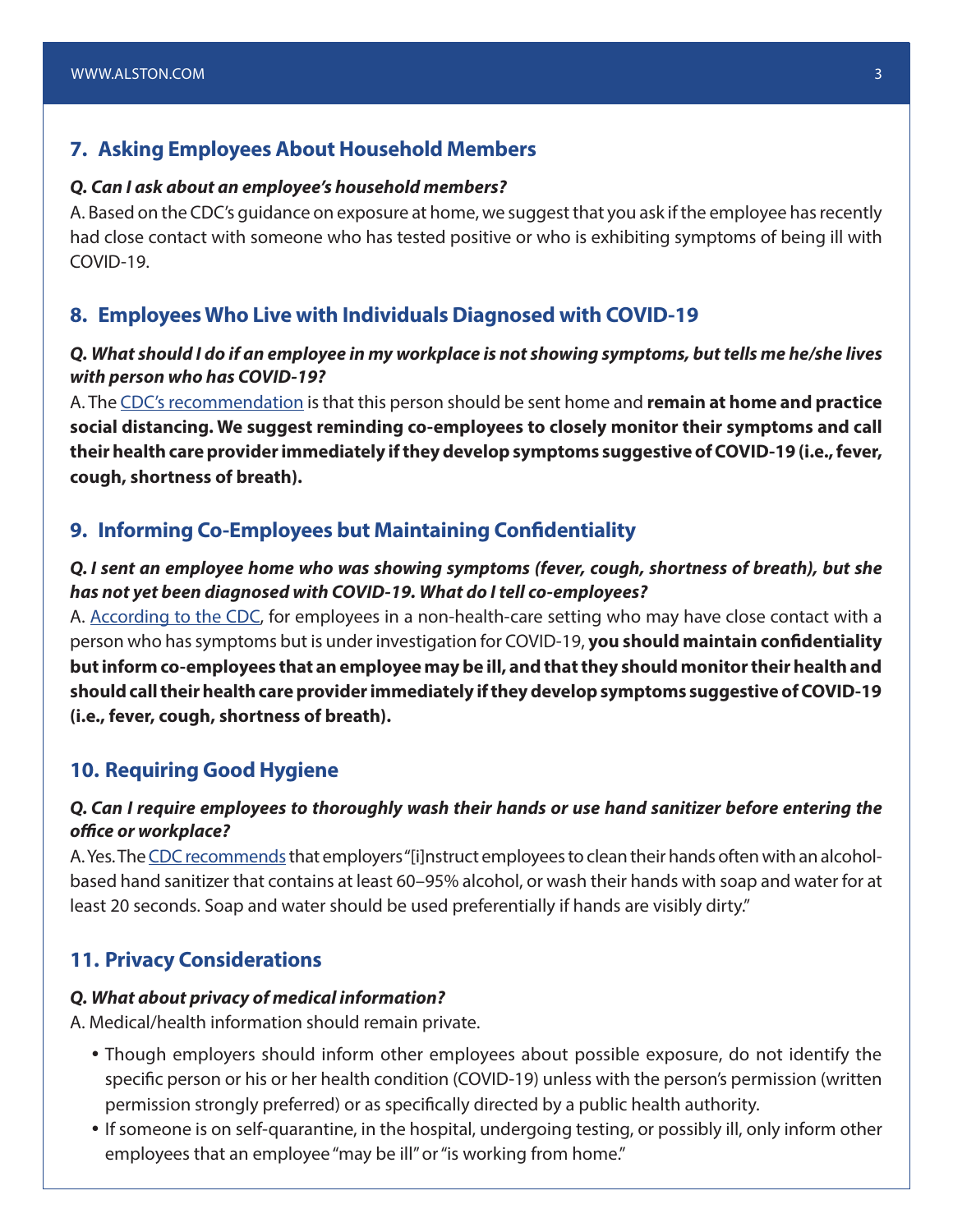#### **12. Doctor's Note**

*Q. If an employee says he or she has tested positive for COVID-19, does the employer have the right to require the employee to provide a doctor's note or other objective evidence of that diagnosis?* 

A. Yes, but we recommend against disciplining the employee if they are unable to produce a note. The [CDC recommends](https://www.cdc.gov/coronavirus/2019-ncov/community/guidance-business-response.html) that employers "not require a healthcare provider's note for employees who are sick with acute respiratory illness to validate their illness or to return to work, as healthcare provider offices and medical facilities may be extremely busy and not able to provide such documentation in a timely way." Given that health care providers may be overwhelmed, [OSHA's COVID-19 guidance](https://www.osha.gov/Publications/OSHA3990.pdf) recommends that employers maintain flexibility by not requiring a health care provider's note for employees who are sick with acute respiratory illness to validate their illness or to return to work. [According to HHS](https://www.hhs.gov/hipaa/for-individuals/employers-health-information-workplace/index.html), "Your employer can ask you for a doctor's note or other health information if they need the information for sick leave, workers' compensation, wellness programs, or health insurance." The **EEOC says**, "Yes. Such inquiries are permitted under the ADA either because they would not be disability-related or, if the pandemic influenza were truly severe, they would be justified under the ADA standards for disability-related inquiries of employees. As a practical matter, however, doctors and other health care professionals may be too busy during and immediately after a pandemic outbreak to provide fitness-for-duty documentation. Therefore, new approaches may be necessary, such as reliance on local clinics to provide a form, a stamp, or an e-mail to certify that an individual does not have the pandemic virus."

#### **13. Possible Customer Exposure**

### *Q. If an employee working in a customer-facing role was diagnosed with COVID-19, should we report to government authorities and/or customers that may have come into contact with the employee?*

A. We recommend reporting the potential contact to public health authorities (local or state health department and the CDC) and cooperate with public health authorities in identifying contacts, but letting the public health authorities conduct contact tracing (i.e., contact the customers that were potentially exposed).

#### **14. Enhanced Cleaning Routines**

#### *Q. Do we need to enhance our cleaning routines in customer-facing locations?*

A. We recommend following [CDC recommendations for environmental cleaning](https://www.cdc.gov/coronavirus/2019-ncov/community/organizations/cleaning-disinfection.html) and disinfecting.

#### **15. Customer Wearing a Face Mask**

#### *Q. If a customer is wearing a face mask, can we deny them entry into our store or facility?*

A. There are many reasons that a person may wear a face mask. For instance, some people who are immunosuppressed may wear face masks in public at the recommendation of their health care provider. There are also ADA public accommodation requirements that could be violated with blanket denial of access to a store or facility. For these reasons, we do not recommend a blanket policy of denial of entry to a store or facility.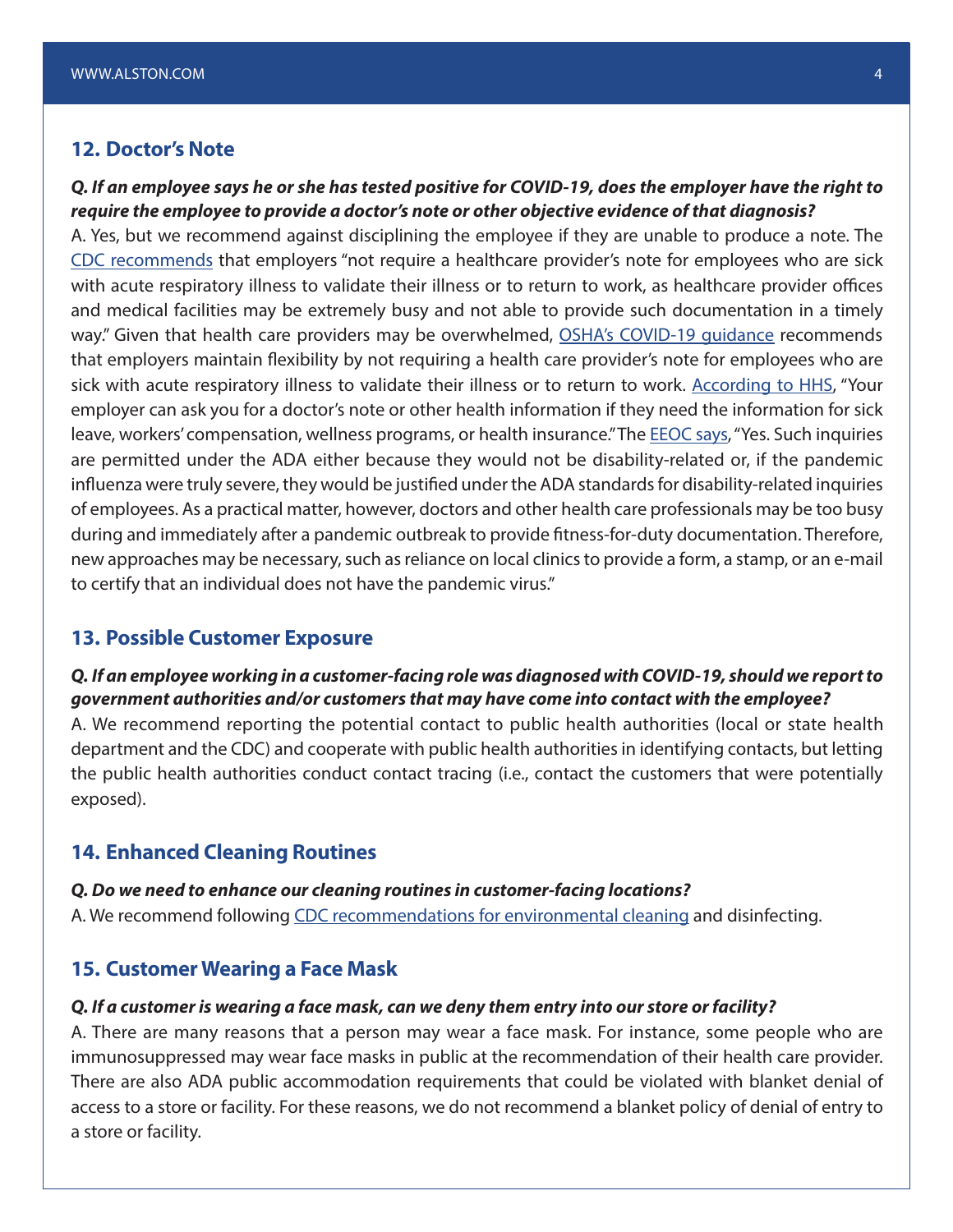#### **16. Employees and Face Masks**

#### *Q. Can I refuse an employee's request to wear a face mask?*

A. Probably, but not recommended. Under the OSHA respiratory protection standard, 29 C.F.R. 1910.134, which covers the use of most safety masks in the workplace, a respirator must be provided to employees only "when such equipment is necessary to protect the health of such employees." Given the [consensus](https://www.who.int/emergencies/diseases/novel-coronavirus-2019/advice-for-public/when-and-how-to-use-masks) that face masks are only necessary when treating someone who is infected with the coronavirus or influenza, masks are likely not necessary to protect the health of most employees. Therefore, most employers do not generally have to provide, or allow employees to wear, a surgical mask or respirator to protect against the spread of COVID-19 or influenza. However, as a practical matter, employees may feel safer if they can wear a face mask, and some employees may have disabilities that put them at high risk for complications.

#### **17. Taking Employees' Temperature**

#### *Q. Can I require employees to report or provide their temperature before entering the office or workplace?*

A. According to [CDC guidance](https://www.cdc.gov/coronavirus/2019-ncov/community/guidance-business-response.html), it would be prudent to tell your employees not to come to work if they have a temperature of 100.4° F and to call their supervisor. Asking "Do you have a fever over 100.4° F" would be acceptable. **Note that individuals who have COVID-19 may be asymptomatic for a number of days before having a fever. Therefore, employers should understand that a lack of fever is not evidence that an employee does not have COVID-19.**

Whether an employer can take their employee's temperature is more complex. The EEOC recently published "[What You Should Know About the ADA, the Rehabilitation Act, and COVID-19](https://www.eeoc.gov/eeoc/newsroom/wysk/wysk_ada_rehabilitaion_act_coronavirus.cfm)." In that guidance, the EEOC says that "[g]enerally, measuring an employee's body temperature is a medical examination. Because the CDC and state/local health authorities have acknowledged community spread of COVID-19 and issued attendant precautions, employers may measure employees' body temperature. However, employers should be aware that some people with COVID-19 do not have a fever."

Therefore, temperature testing for employees requires an assessment of whether the pandemic is severe and widespread (as determined by state or local health authorities or the CDC) in the locality where the screening/testing takes place. Again, note that **individuals who have COVID-19 may be asymptomatic for a number of days before having a fever.** If you determine that temperature testing is warranted, you should maintain the information as a confidential medical record. It would also be prudent for you to maintain some documentation that a local/state health authority or the CDC has determined that the pandemic is severe and widespread in case an employee alleges a violation of the ADA related to the temperature testing.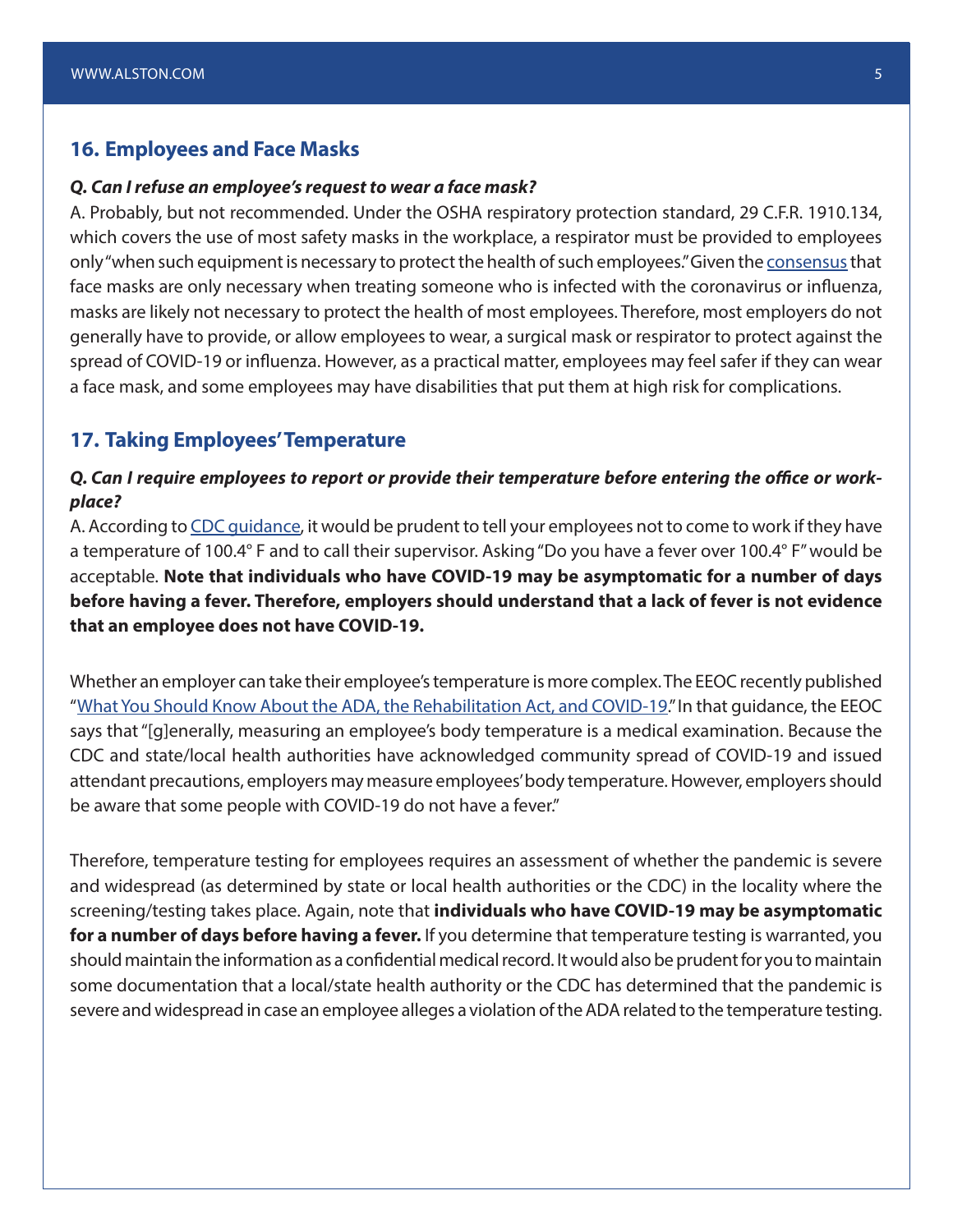## **18. Travel**

#### *Q. Can I require employees to notify the company of any personal travel plans (e.g., an international flight or a vacation cruise)? Can I ask about their prior travel?*

A. Yes. It is reasonable to require employees to notify you of international travel. Although you generally cannot prohibit employees from domestic or international travel on their personal time, there are several important reminders that you can and should provide to employees. [OSHA guidance](https://www.osha.gov/Publications/OSHA3990.pdf) advises that employers should communicate to workers that the State Department cannot provide Americans traveling or living abroad with medications or supplies. In addition, the guidance notes that, as COVID-19 outbreak conditions change, travel into or out of a country may not be possible, safe, or medically advisable, and as other governments respond to a COVID-19 outbreak by imposing public health measures that restrict domestic and international movement, the U.S. government's ability to assist Americans will be further limited in these countries. According to the **[EEOC](https://www.eeoc.gov/facts/pandemic_flu.html)**, you can also ask questions about exposure to COVID-19: "If the CDC or state or local public health officials recommend that people who visit specified locations remain at home for several days until it is clear they do not have pandemic influenza symptoms, an employer may ask whether employees are returning from these locations, even if the travel was personal."

### **Cited links**

- [CDC: coronavirus disease 2019 \(COVID-19\) symptoms](https://www.cdc.gov/coronavirus/2019-ncov/about/symptoms.html)
- [NACCHO: Directory of Local Health Departments](https://www.naccho.org/membership/lhd-directory)
- [CDC: Interim Guidance for Businesses and Employers](https://www.cdc.gov/coronavirus/2019-ncov/community/guidance-business-response.html)
- y [CDC: Interim US Guidance for Risk Assessment and Public Health Management of Persons with Potential](https://www.cdc.gov/coronavirus/2019-ncov/php/risk-assessment.html)  [Coronavirus Disease 2019 \(COVID-19\) Exposures: Geographic Risk and Contacts of Laboratory-confirmed](https://www.cdc.gov/coronavirus/2019-ncov/php/risk-assessment.html)  [Cases](https://www.cdc.gov/coronavirus/2019-ncov/php/risk-assessment.html)
- [CDC: Environmental Cleaning and Disinfection Recommendations](https://www.cdc.gov/coronavirus/2019-ncov/community/organizations/cleaning-disinfection.html)
- [EEOC: What You Should Know About the ADA, the Rehabilitation Act, and COVID-19](https://www.eeoc.gov/eeoc/newsroom/wysk/wysk_ada_rehabilitaion_act_coronavirus.cfm)
- [EEOC: Pandemic Preparedness in the Workplace and the Americans with Disabilities Act](https://www.eeoc.gov/facts/pandemic_flu.html)
- [HHS: Employers and Health Information in the Workplace](https://www.hhs.gov/hipaa/for-individuals/employers-health-information-workplace/index.html)
- [CDC: Preventing the Spread of Coronavirus Disease 2019 in Homes and Residential Communities](https://www.cdc.gov/coronavirus/2019-ncov/hcp/guidance-prevent-spread.html)
- [OSHA: Guidance on Preparing Workplaces for COVID-19](https://www.osha.gov/Publications/OSHA3990.pdf)
- **EEOC: Enforcement Guidance: Disability-Related Inquiries and Medical Examinations of Employees** [Under the Americans with Disabilities Act \(ADA\)](https://www.eeoc.gov/policy/docs/guidance-inquiries.html)
- [WHO: Coronavirus disease \(COVID-19\) advice for the public: When and how to use masks](https://www.who.int/emergencies/diseases/novel-coronavirus-2019/advice-for-public/when-and-how-to-use-masks)

Alston & Bird has formed a multidisciplinary [task force](https://www.alston.com/en/resources/coronavirus/overview) to advise clients on the business and legal implications of the coronavirus (COVID-19). You can [view all our work](https://www.alston.com/en/insights/?keyword=Coronavirus&reload=false&scroll=499.7685546875) on the coronavirus across industries and [subscribe](https://www.alston.com/en/resources/subscriptions-form) to our future webinars and advisories.